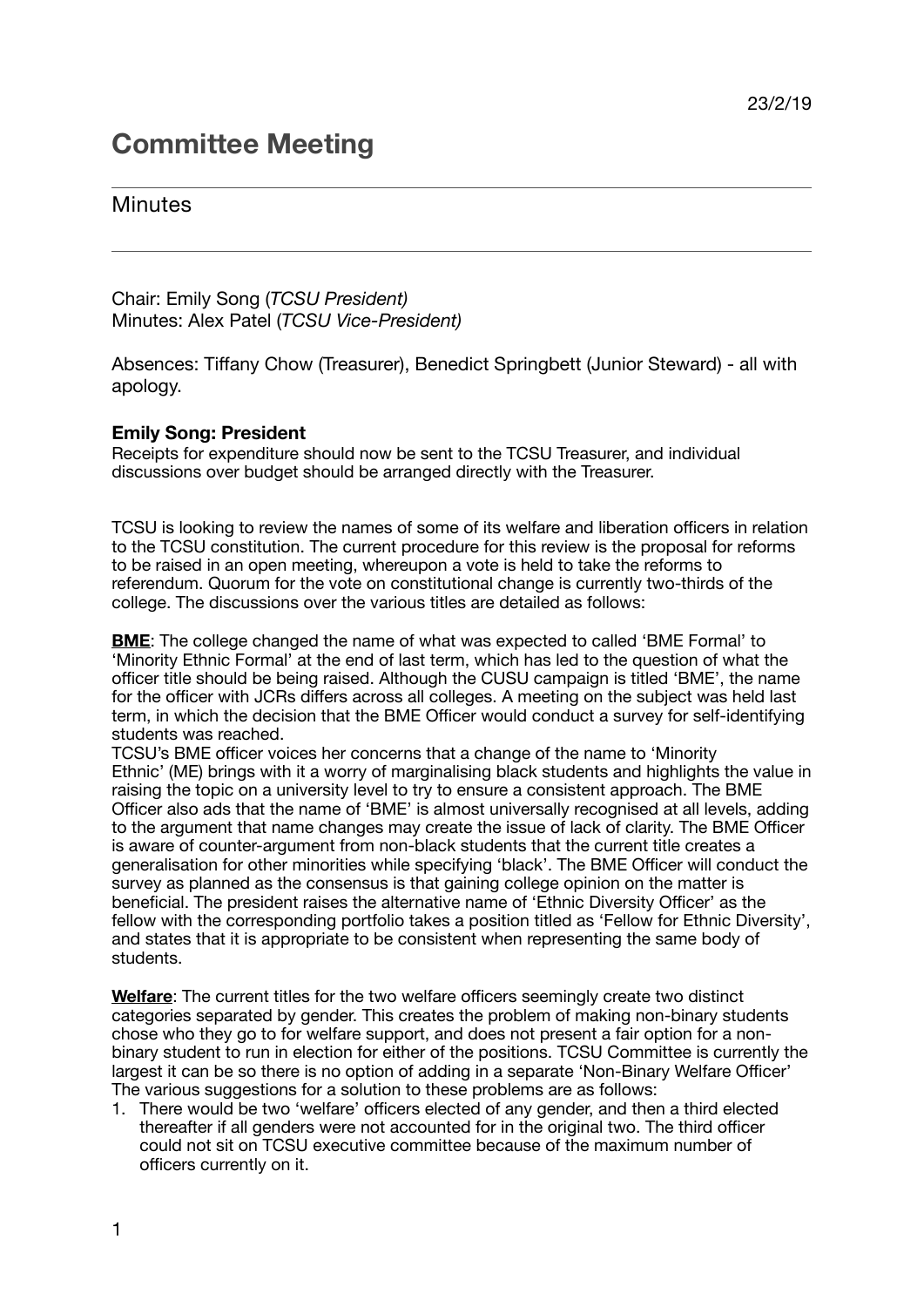- 2. There would be two 'welfare' officers elected of any gender and if all genders were not accounted for, students would also be directed to someone else within the welfare team. This poses the problem of a blurring of the role descriptions for each of the officers.
- 3. There would be two 'welfare officers'. In elections it would be specified that the two officers could not be of the same gender, with all candidates making the returning officer aware of their self-identified gender upon submission of their application to stand for election. The two elected shall be first and second placed and should they both be of the same gender, the first placed candidate will be a elected and a by-election shall be held to ensure that another candidate of a different gender is elected.
- 4. The current system for electing officers would continue, but the title of 'welfare' would be elucidated ahead of the gender of the officers. The Female Welfare Officer raises the point that the role description is the same in terms of the provision of sexual health products and support. This would mean that the title would change from 'Male Welfare' and 'Female Welfare' to 'Welfare Officer' with the gender of the officer in parentheses. Information would be updated in the role descriptions to make clear that the role is the same, and that any student can go to either officer for the same thing.

Alternatively, the current system would continue. The general consensus on the committee was that option 4, with the updating of information and the prioritising of the role ahead of the gender of the officer was preferable. The matter will be raised in the next open meeting.

**Women's**: The CUSU campaign for women has incorporated non-binary since 2014. TCSU Women's Officer for many years has assumed responsibility for non-binary welfare as part of the role, and the Women's Officer raises that a change of the name to 'Women and Non-Binary Officer' is a small, but logical step. The Computing and Publicity Officer has offered to set up an email with a 'Non-Binary' handle for direct contact between students and the officer.

TCSU decides that a constitutional change will be implemented so that all students are eligible to vote for Mental Health and Disabled Students Welfare Officer, which is not currently legislated.

With Liaison approaching, certain agenda points will be taken by TCSU on the subject of:

- Non-silent working space: the idea to open up supervision rooms in college which are barely in use.
- Gym: The BA society has composed gym survey which will be sent to undergraduates by the President. The results of this will inform the agenda points for liaison.
- Scholars Benefits: Reduced rent for scholars out of term time seemingly illogical as other students are more likely to require rooms outside of term. This opinion is backed up by the findings of the survey from the last TCSU committee.

The committee meeting on the 2nd March will be on the topic of 2019 Fresher's Week, last year's calendar has been circulated for review.

#### **Eliza Harry: Women's Officer**

On the subject of gender neutral toilets, signs reading 'cubicle' or 'urinals' seem to be the preferable solution, which has been adopted at other colleges. Sanitary bins should be in all toilet with cubicles, with refuse bins next to them in an attempt to limit damage to them.

There are two items of clothing to be ordered by the Women's Officer, who requires sizes for both items to be sent to her as soon as possible.